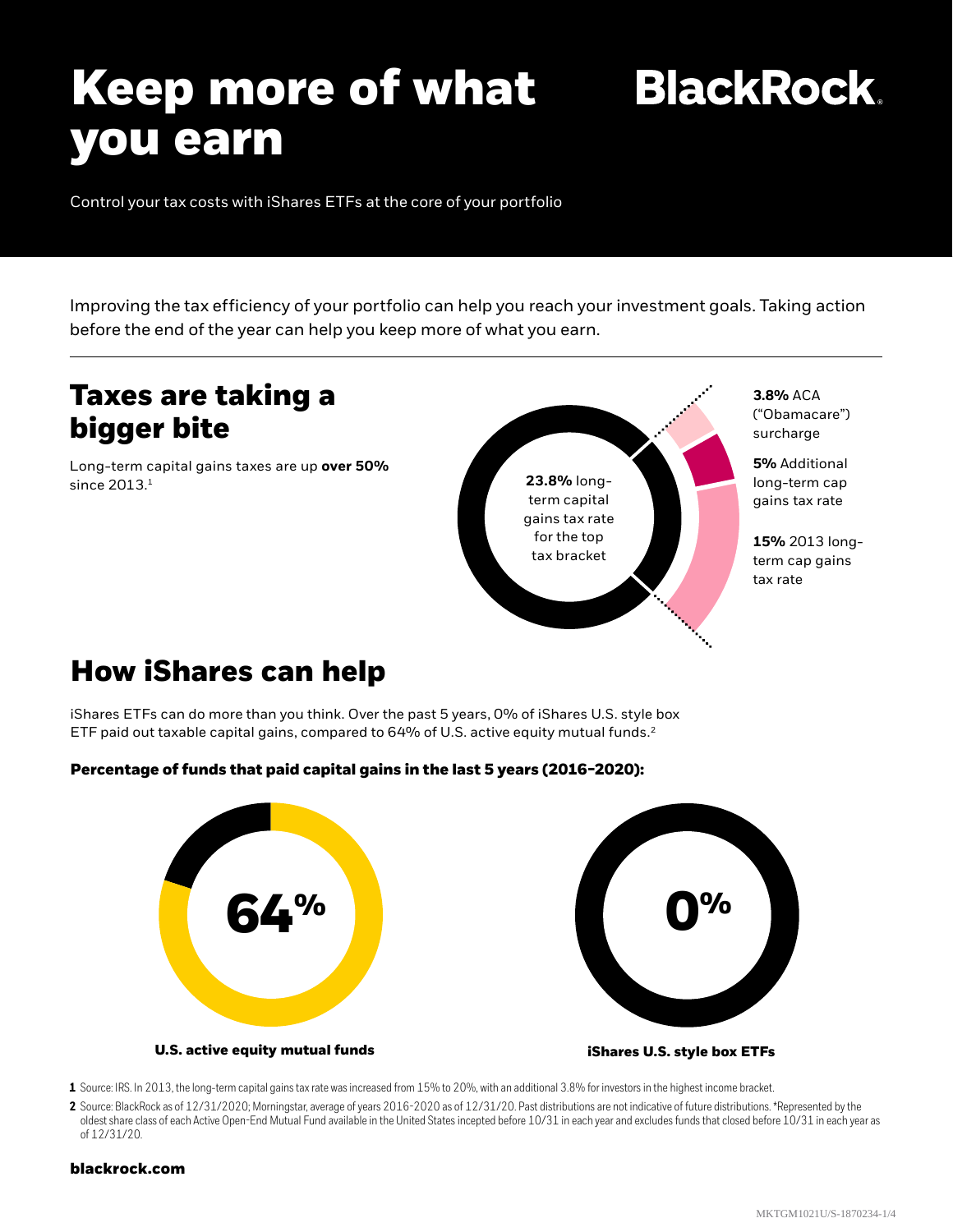## **Taxes can be more detrimental than fees**

Many investors tend to prioritize low fees when selecting funds, but overlooking the potential effects of taxes can be more detrimental to portfolio returns than fees.

### **U.S. Large Cap mutual funds3**

Average annual costs, 2011–2020



**Annual fund expense ratio**



### **What does that mean for you?**

Annual cost of \$100K investment







**Annual fund tax cost**



"Tax cost" is a measure of the impact of taxes on capital gains and income distributions on performance.

# **The big picture: tax drag hurts in the long run**

### **Tax cost Tax drag**

Tax cost<sup>3</sup> 10 year annual average for U.S. Large Cap mutual funds

Hypothetical growth of \$100,000 over 10 years at  $12\%$  return<sup>4</sup>



**0% tax cost 1.79% tax cost**

**3**  Source: Morningstar (as of Dec. 31, 2020). Tax Cost measures how much a fund's annualized return is reduced by the taxes investors pay on distributions (Difference between total annualized pre and post-tax returns over 10 years.) Data calculated using the oldest share class of all Active U.S. large cap Equity Open-End Mutual Funds available in the U.S. 1.79% figure is the difference between total annualized pre-tax and post-tax (pre-liquidation) returns over 10 years for all Active U.S. large cap Equity Open End Mutual Funds available in the U.S.

**4**  Source: BlackRock. The chart is for illustrative purposes only and is not indicative of the performance of any actual fund or investment portfolio. Does not include commissions or sales charges or fees. 12% represents the average pre-tax return over the same 10 year period for large cap equity mutual funds (12.30%). The hypothetical growth of \$100,000 over ten years at an 12% return is \$310,584.8. The hypothetical growth over ten years at an 12% return with a 1.79% tax cost is \$264,368.7, resulting in a tax cost of \$46,216.1.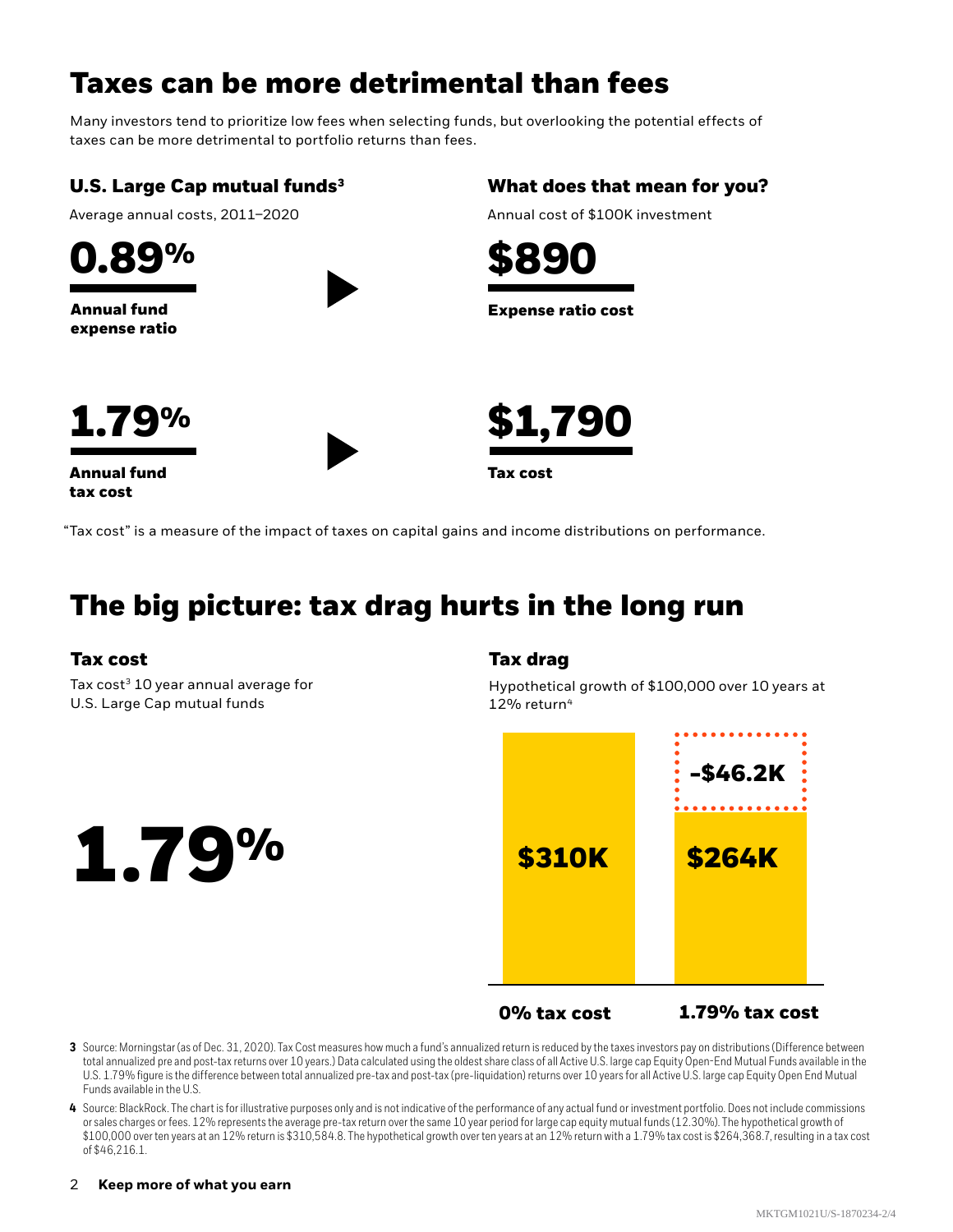### **Where do tax costs come from?**

|                                     | <b>Capital gains</b><br>Two types of capital gains                                                                                  |                                                                                                                                                           | Income<br>Two types of dividend costs                               |                                                            |
|-------------------------------------|-------------------------------------------------------------------------------------------------------------------------------------|-----------------------------------------------------------------------------------------------------------------------------------------------------------|---------------------------------------------------------------------|------------------------------------------------------------|
|                                     | <b>Investor activity</b>                                                                                                            | <b>Fund manager</b><br>activity                                                                                                                           | <b>Ordinary dividends</b>                                           | <b>Qualified dividend</b><br>income ("QDI")                |
| <b>Hypothetical</b><br>scenario     | An investor sells a<br>security at a gain                                                                                           | A fund sells a security<br>at a gain                                                                                                                      | A fund distributes an<br>ordinary dividend                          | A fund distributes QDI<br>Redundant of "QDI"               |
| <b>Potential</b><br>investor impact | An investor pays taxes<br>on the proceeds $-$ up<br>to 40.8% for short-<br>term gains and 23.8%<br>for long-term gains <sup>5</sup> | Proceeds are<br>distributed to all<br>shareholders,<br>irrespective of<br>whether you gained<br>or lost money on<br>your investment in<br>the mutual fund | An investor pays taxes<br>at ordinary income<br>rates (up to 40.8%) | An investor pays<br>taxes at a lower rate<br>(up to 23.8%) |
| <b>How to manage</b>                | Minimize capital gains distributions for<br>tax efficiency                                                                          |                                                                                                                                                           | Maximize the percentage of QDI for<br>tax efficiency                |                                                            |

5 A long-term capital gain is a gain from a sale of a security owned longer than 12 months. A short-term gain is from the sale of a security owned for 12 months or less. 40.8% includes the impact of the highest marginal tax rate of 37% and the impact of a 3.8% ACA ("Obamacare") surcharge. BlackRock does not provide tax advice. Please consult with a qualified professional for this type of advice.

### **Why ETFs can offer tax efficiency?**

# **Part 1 Part 2**

portfolio turnover.



Index funds tend to be more tax-efficient than mutual funds due to typically lower

# **Indexing as a strategy ETF product structure**

ETFs tend to be more tax-efficient than mutual funds because investors buy and sell ETFs on an exchange, insulating them from redemptions of other shareholders.

## **The power of iShares**

**iShares portfolio managers navigate various corporate actions, index rebalances and reconstitutions while seeking to balance gains and losses to minimize tax distributions.**

ETFs can produce capital gain distributions. For example, capital gains distributions are produced during an underlying index reconstitution or corporate action (especially foreign). Trading shares of ETFs will also generate tax consequences and transaction expenses. Certain traditional mutual funds can be tax-efficient as well.